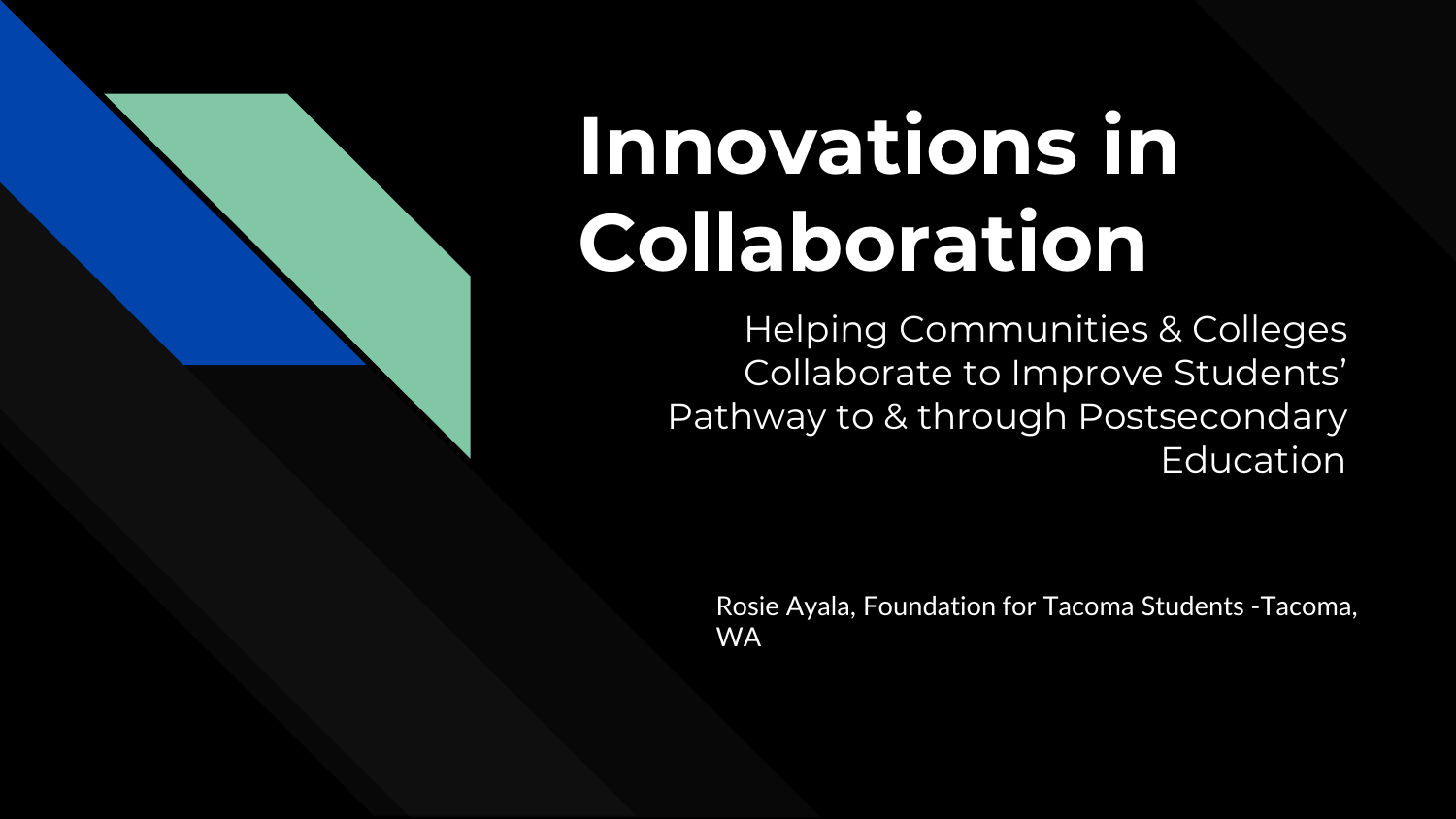#### Foundation for Tacoma Students

#### **Backbone Functions**

- Connecting and Convening
- Professional Development
- Aligned Funding
- Data Analytics and **Transparency**
- Policy & Advocacy

**EQUITY:** Every can be successful with the right resources **INCLUSION:** We are strengthened by diversity **TRANSPARENCY:** Data & info to influence/improve outcomes **INNOVATION:** We test & try new ideas & actions **ACCOUNTABILITY:** Collective ownership & shared responsibility **COLLABORATION:** Collaboration as the path to achieve goals **BOLDNESS:** Ambitious because youth deserve nothing less

**OPTIMISM:** Tacoma where people choose to live, learn, & lead

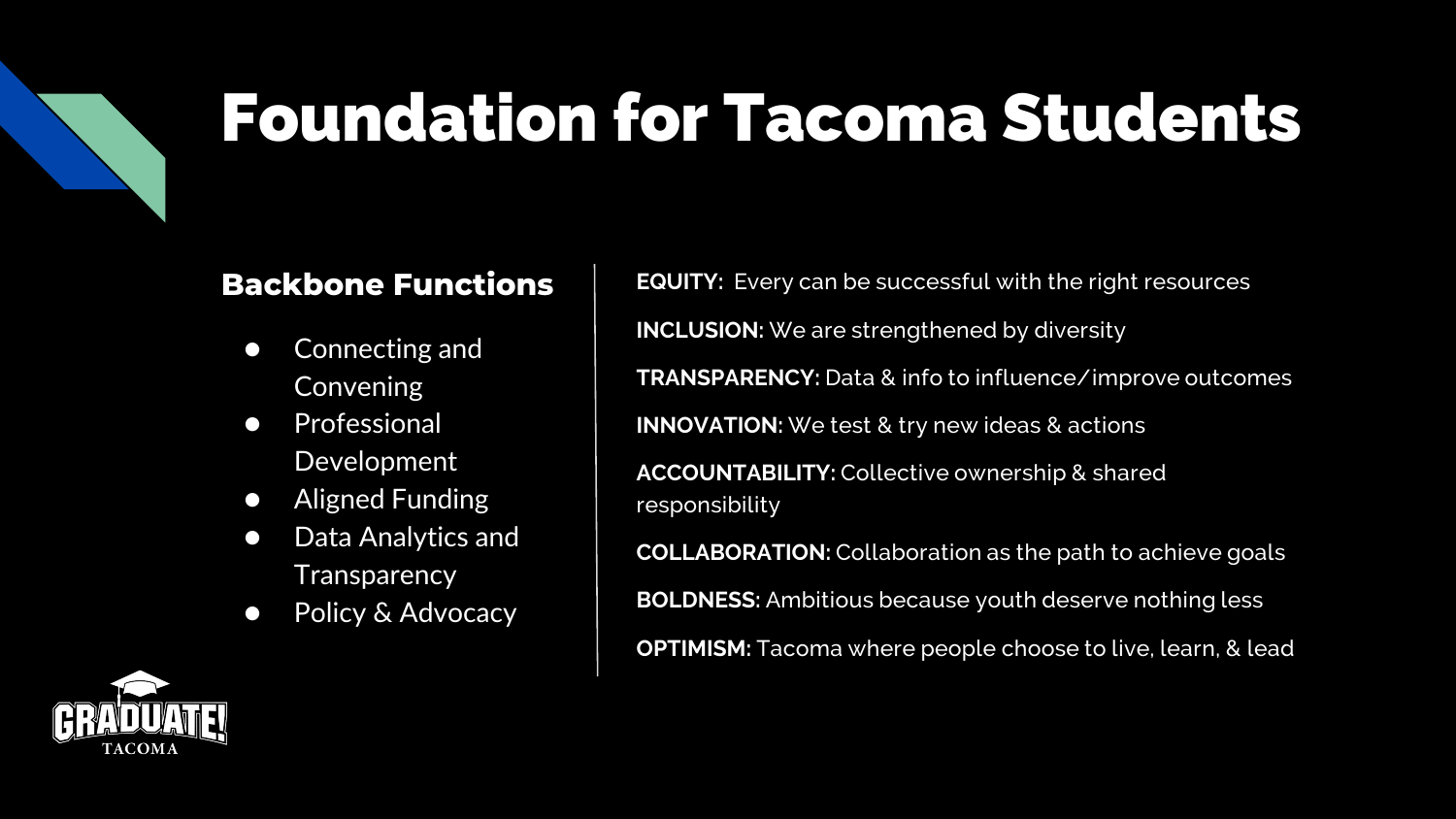#### Graduate Tacoma Movement and Collective Action Networks

More than 350 community partners strong. We are parents and educators, early learning and higher education, business and labor, youth and community service, civic and philanthropy, local government and communities of faith – all aligning our work together with Tacoma schools to impact student success.



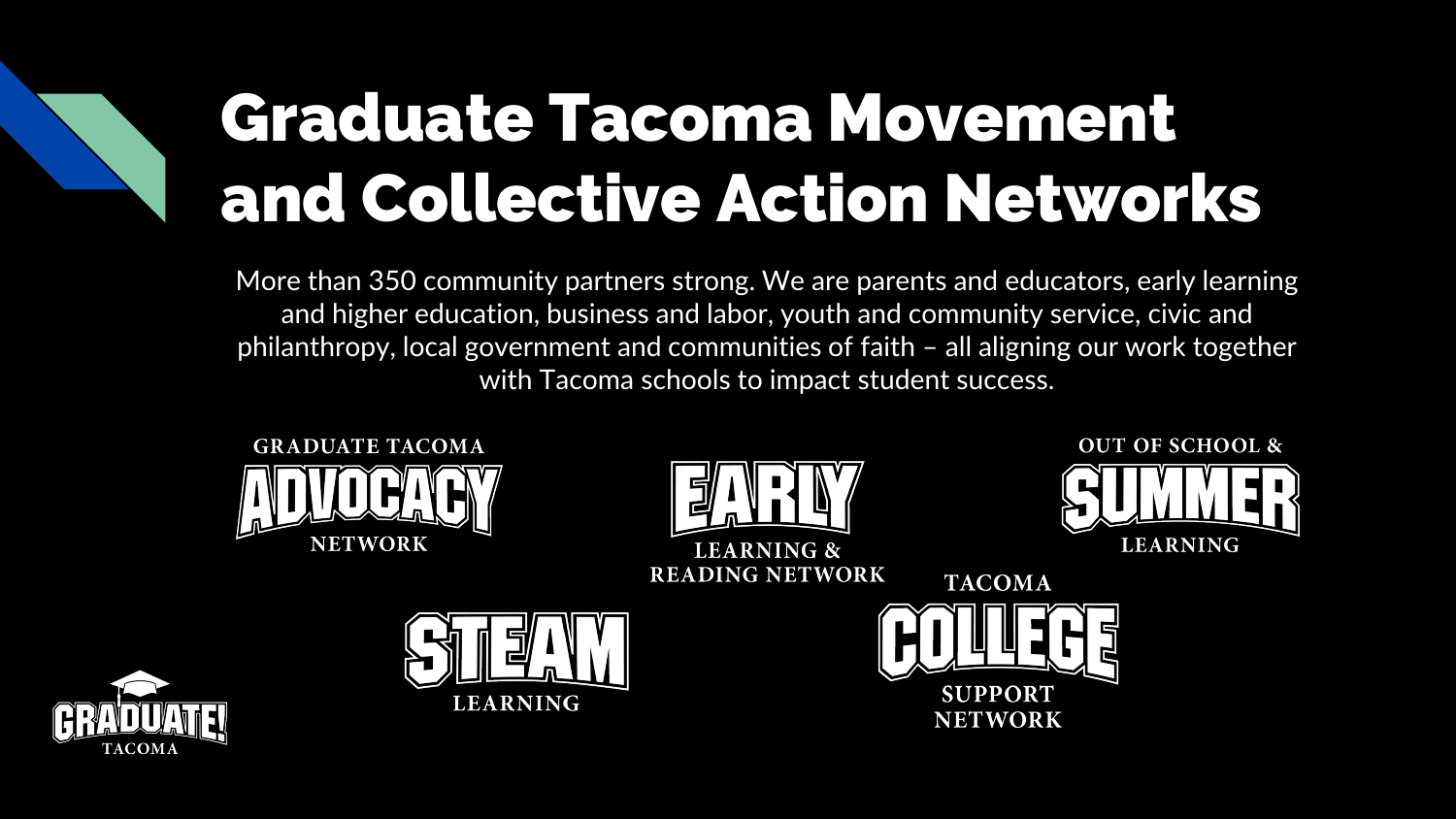#### Graduate Tacoma Movement: what we've learned

- Community has the answers
- Equity at the center -- engage in target universalism
- Data driven decision making -- where have we seen success, how do we measure success, what transferable pieces could be successful
- Systemic intervention--can it be scaled
- Advocacy lens -- how do we minimize barriers and enhance support

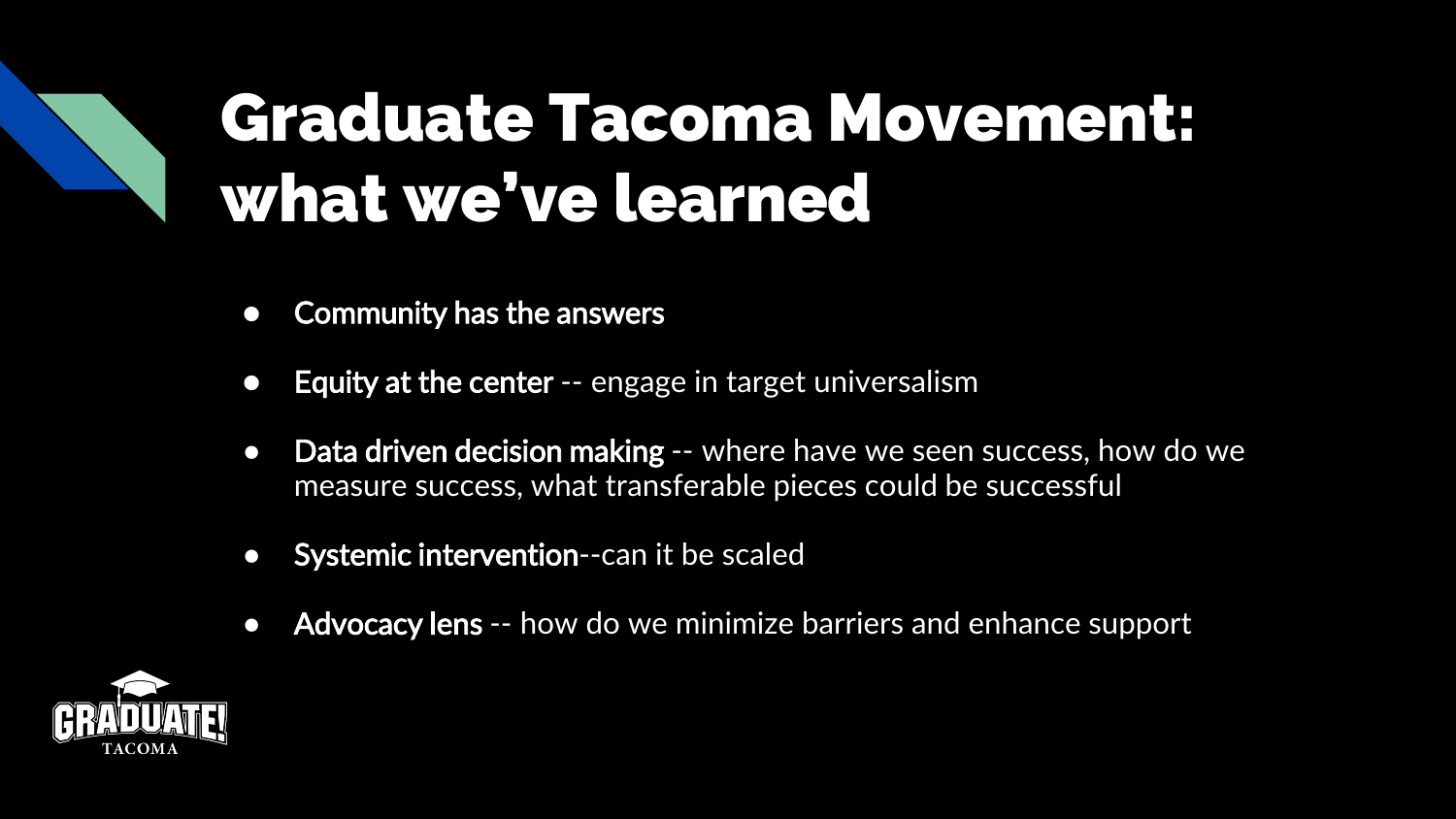

#### Percent of Students Enrolling in College - All Schools - All Races - All Poverty Levels-

Note: If data does not show up for a given year, this is likely because a subgroup is too small and numbers have been suppressed for student privacy. Contact the Foundation for Tacoma Students' Data Team if you need assistance or have further questions.



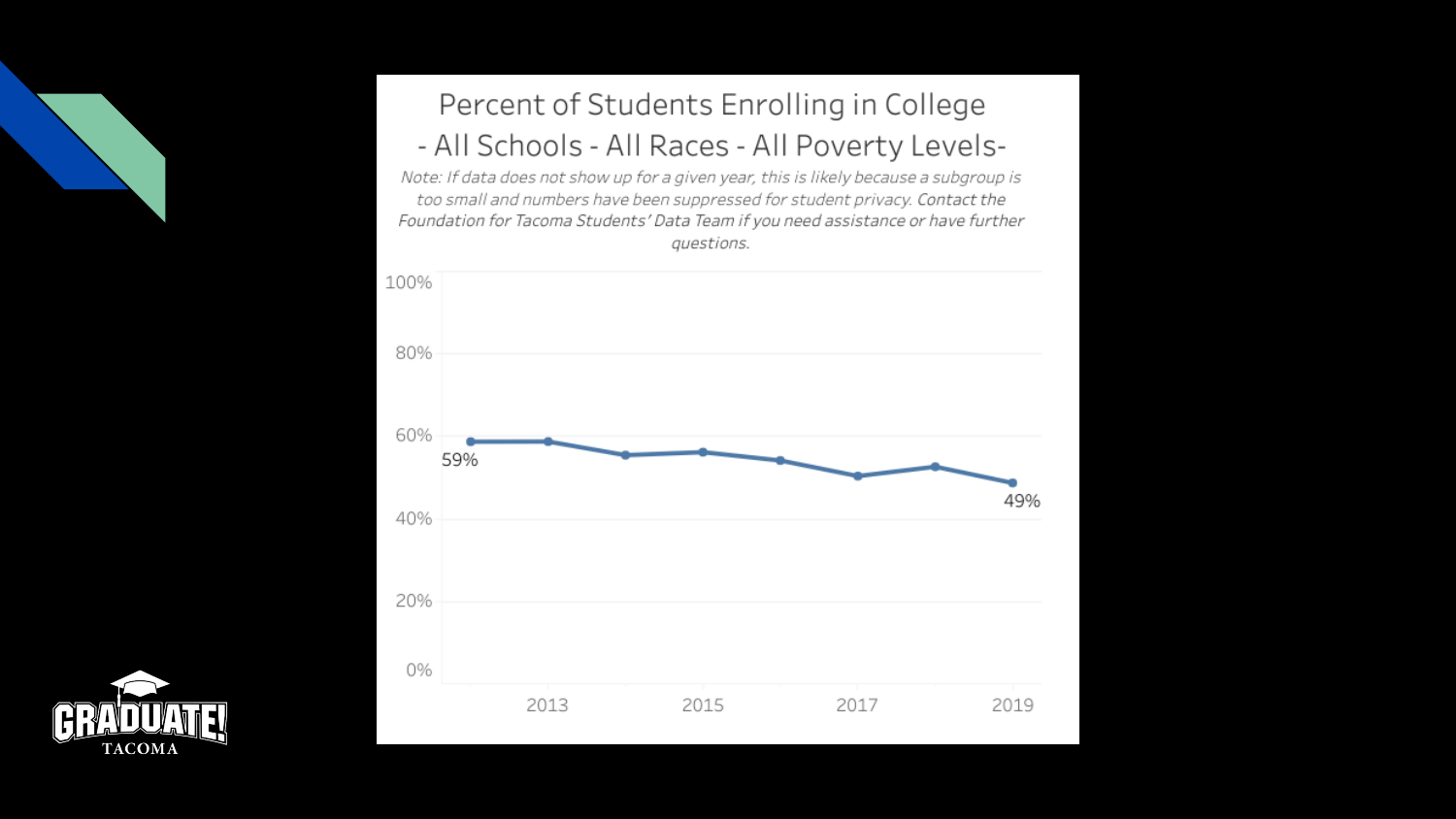

CEL

**TACOMA**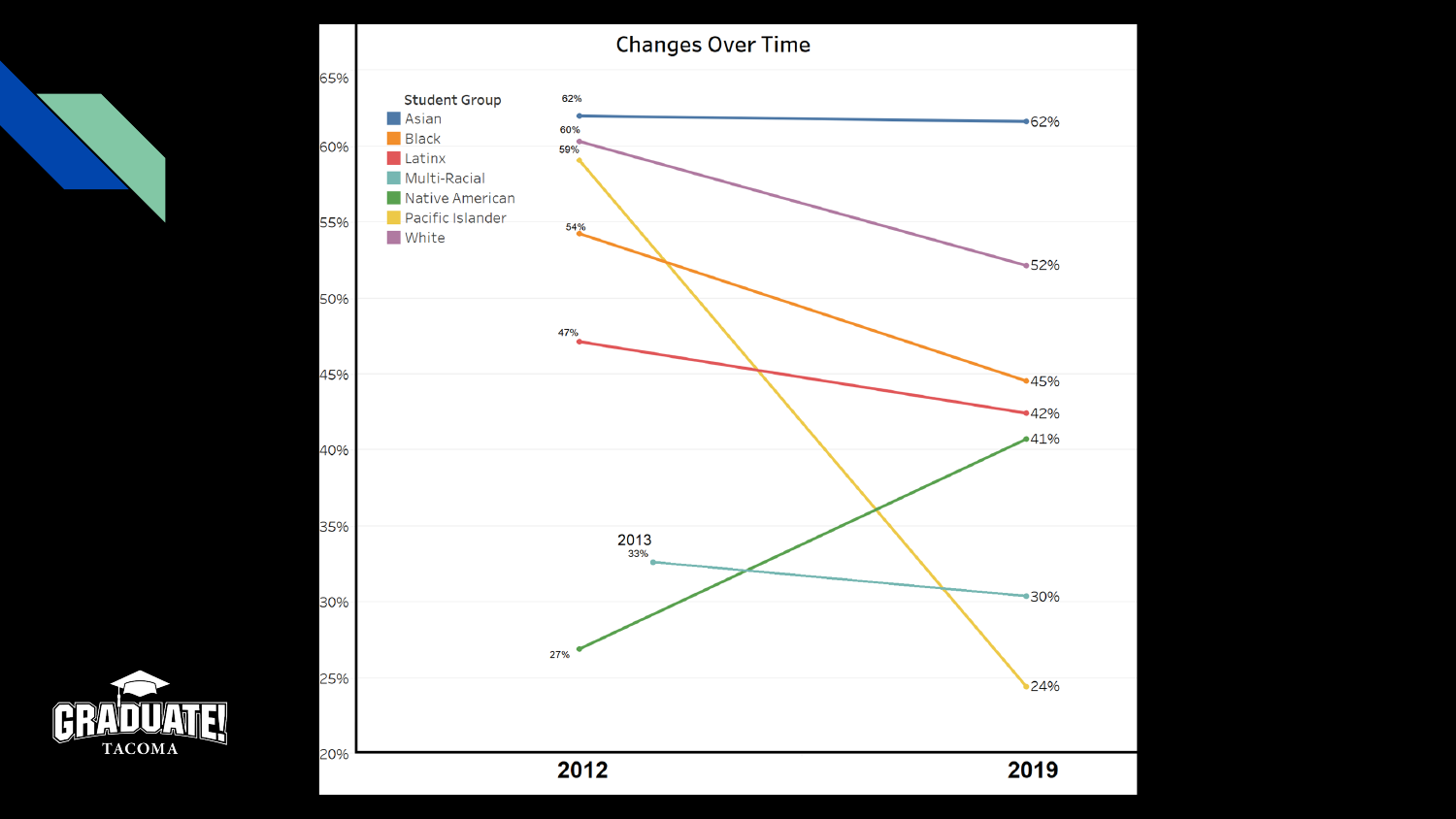### Graduate Tacoma In Action: using data for equity strategies

| To & Through Team              | <b>Fund your Future</b>           | <b>Tacoma Completes</b>                 |
|--------------------------------|-----------------------------------|-----------------------------------------|
| Made up of two major           | <b>Subgroup of Tacoma College</b> | Two local colleges (where the           |
| community partners. One        | Support Network. Utilized the     | majority of college going students      |
| supports college access and    | concept of students being the     | attend). Each with a different strategy |
| has a staff stationed at every | experts in their field. They were | for retention and persistence. The      |
| high school. The other         | provided PD opportunities for a   | community college, working on           |
| focuses on persistence work    | deep dive on financial aid and    | belonging and developing a peer         |
| and creates student cohorts    | used this information to inform   | mentor model to support persistence.    |
| at multiple colleges. Used     | their peers. Used college         | The four year institution focusing on   |
| equity model to drive Student  | enrollment data based on race     | social capital through internship       |
| voice research project--later  | and build strategies supporting   | strategies and supporting career        |
| supports TC.                   | API students.                     | connected learning.                     |

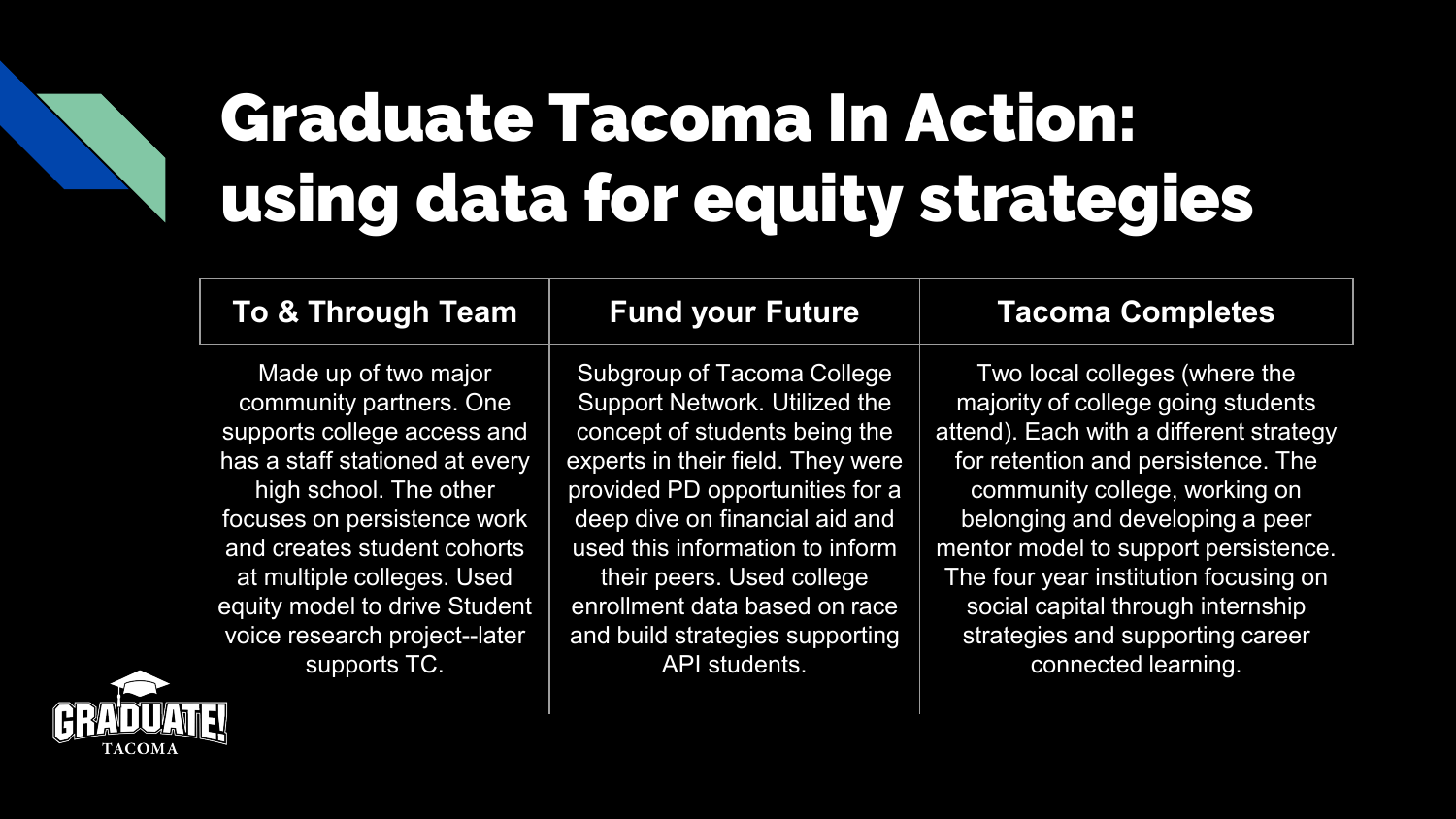### What's Next: Senior Supports

- Year One 2020
	- Rapid response--priority, support students transitioning into college
- Year Two 2021
	- Expansion--priority, open supports to all students regardless of pathway
- Year Three 2022
	- Quality--priority
- Year Four 2023
	- Early Rollout--priority, relationship building
	- Larger Scale--priority, open access to different districts

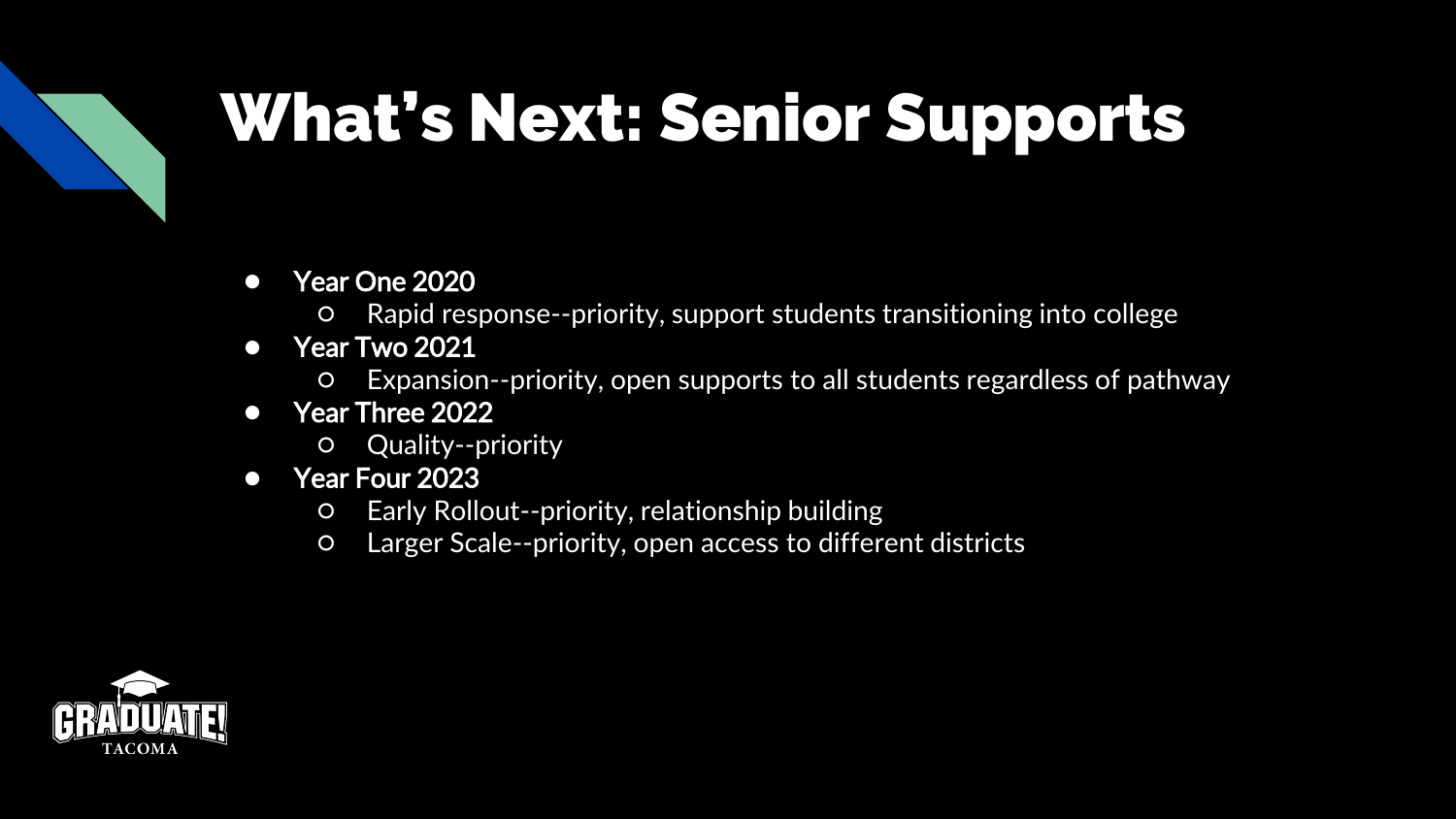

#### What we've learned?

- Must allow ourselves to "fail forward"
- We need coordinated support (for youth and service providers)
- PDSA small something with lots of learning success is better than a large something with no success---Plan-Do-Study-Assess

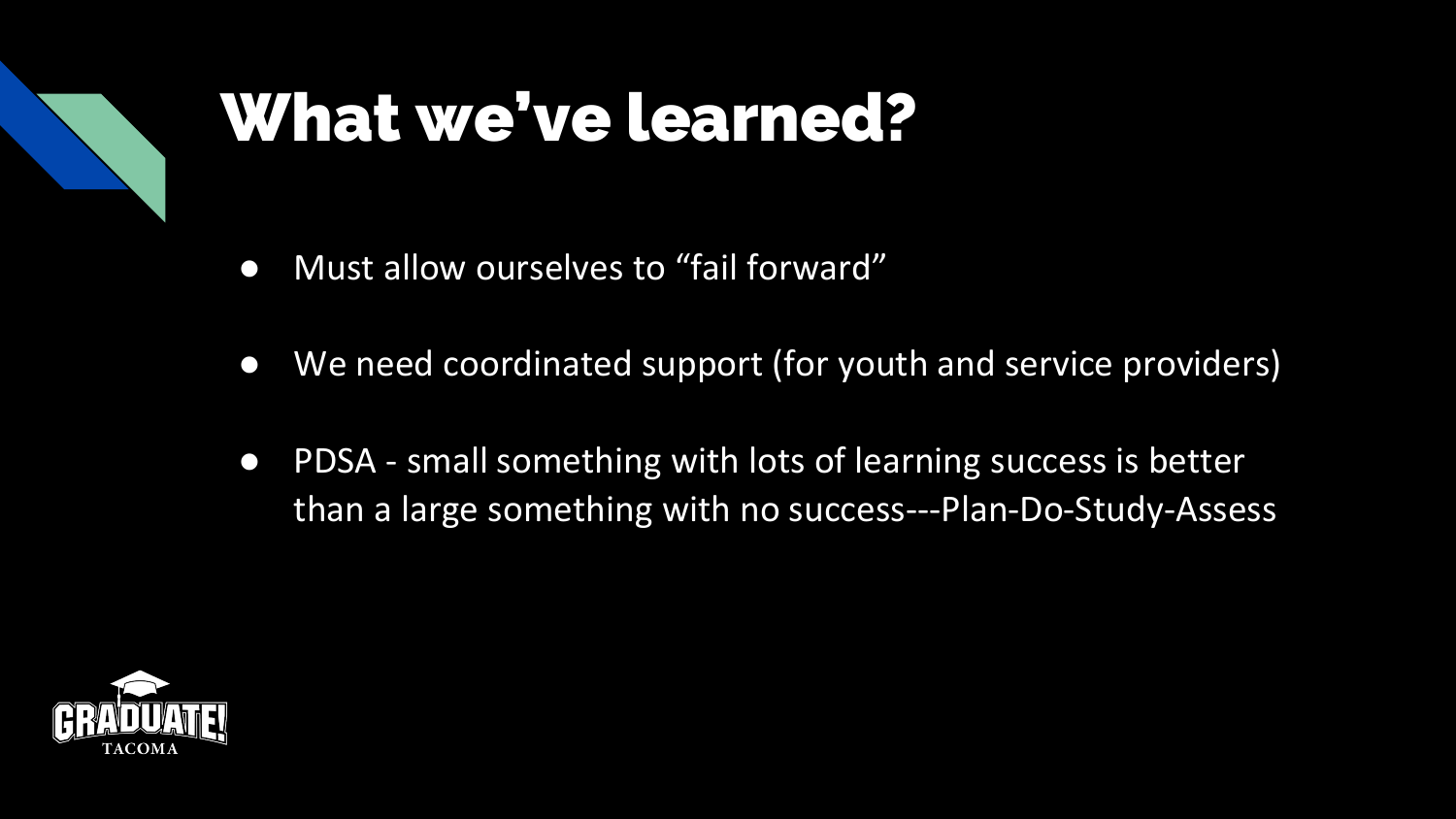## Group Activity--PDSA

Develop a PLAN to tackle a challenge. DO the plan and observe reactions and consequences by STUDY(ing) and determine modifications to ACT on a new version of the plan

#### INSTRUCTIONS--

- **3 min--**people share challenges they're trying to face (title:subheading)
- $\bullet$   $\overline{1}$  min--determine which issue the group will face
- 3 min--person showcasing their challenge will give a summary of the challenge they're facing--including the goal they're trying to reach
- $\bullet$  5 min--the group will ask question (fishbowl style--not Q&A)
- 90 seconds to respond back to the group around what they want to explore further based on questions that were asked
- $\bullet$  10 min--Do the P and the S of PDSA, design a plan and things you'd like to study or keep a close eye on as the "doing" is taking place

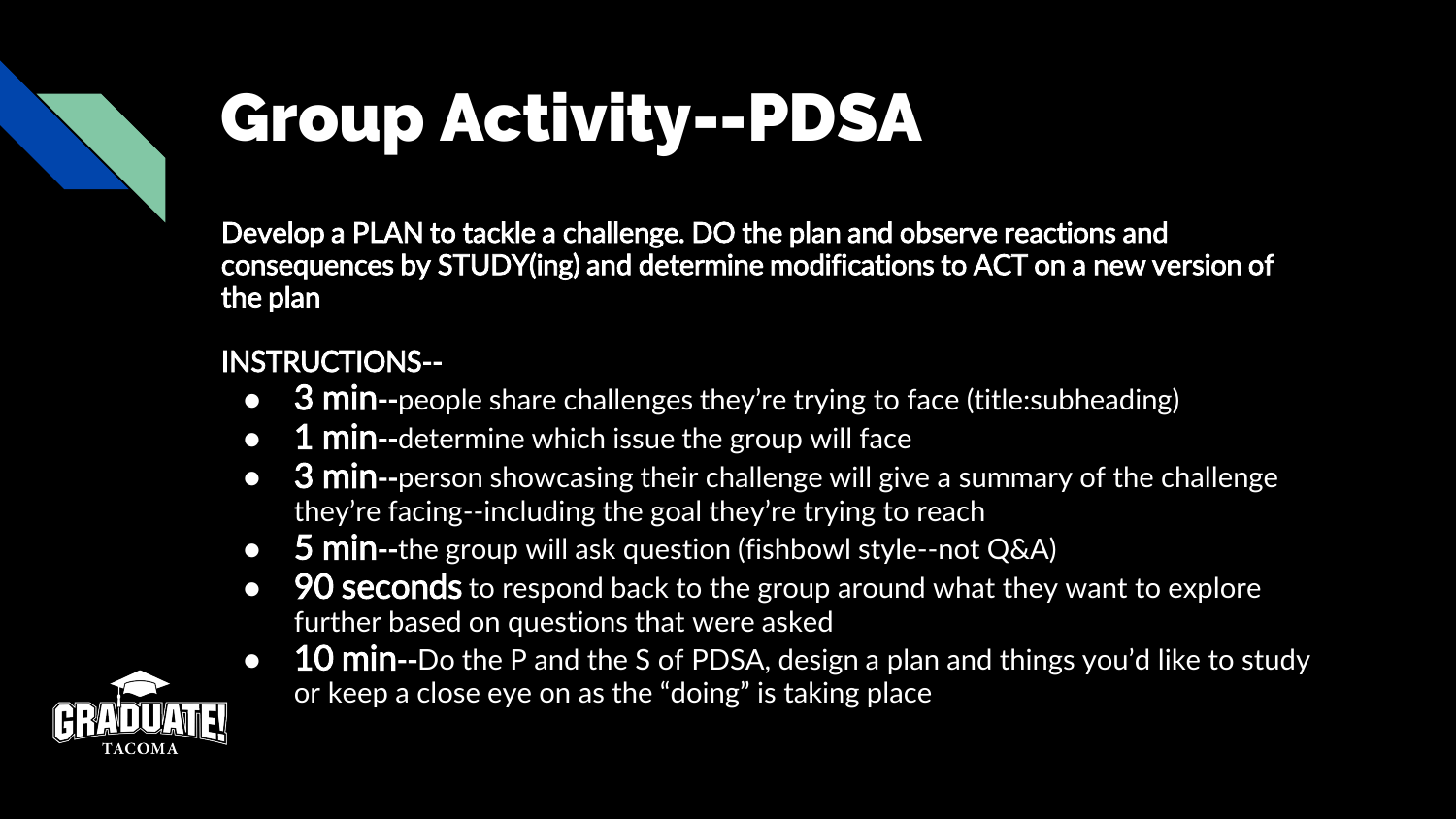

#### Group Share

What perspectives did you hear in your group activity that you might not have thought of in the same way?

What collective action levers do you feel are needed to address your challenges? Who needs to be involved?

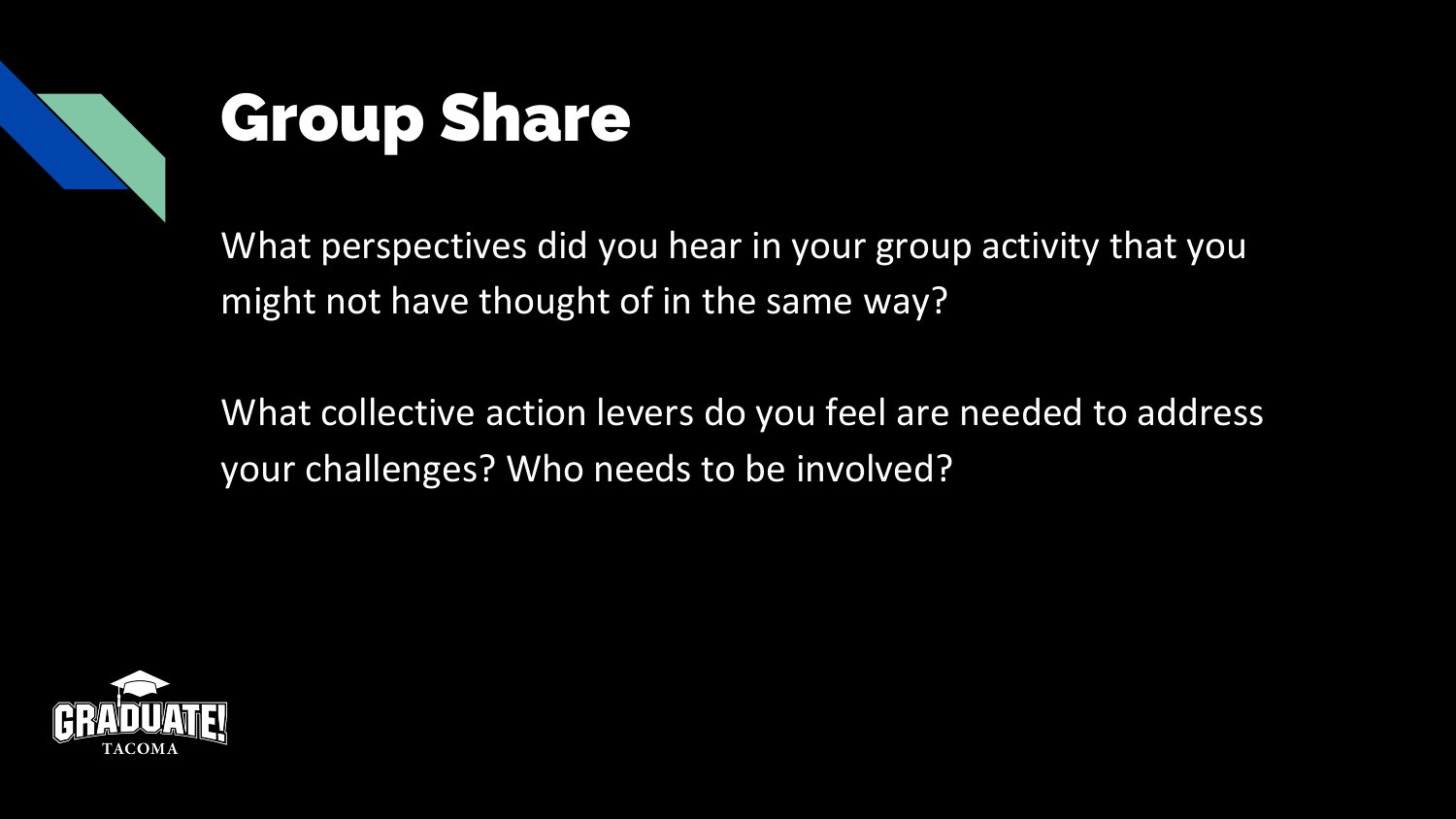

### Community Built Goal

By 2030, 70% of Tacoma Public Schools students will earn a degree, technical certificate, or gain a good-earning wage employment opportunity within 6-yrs of high school graduation. Targeted efforts will focus on students of color and those impacted by poverty.

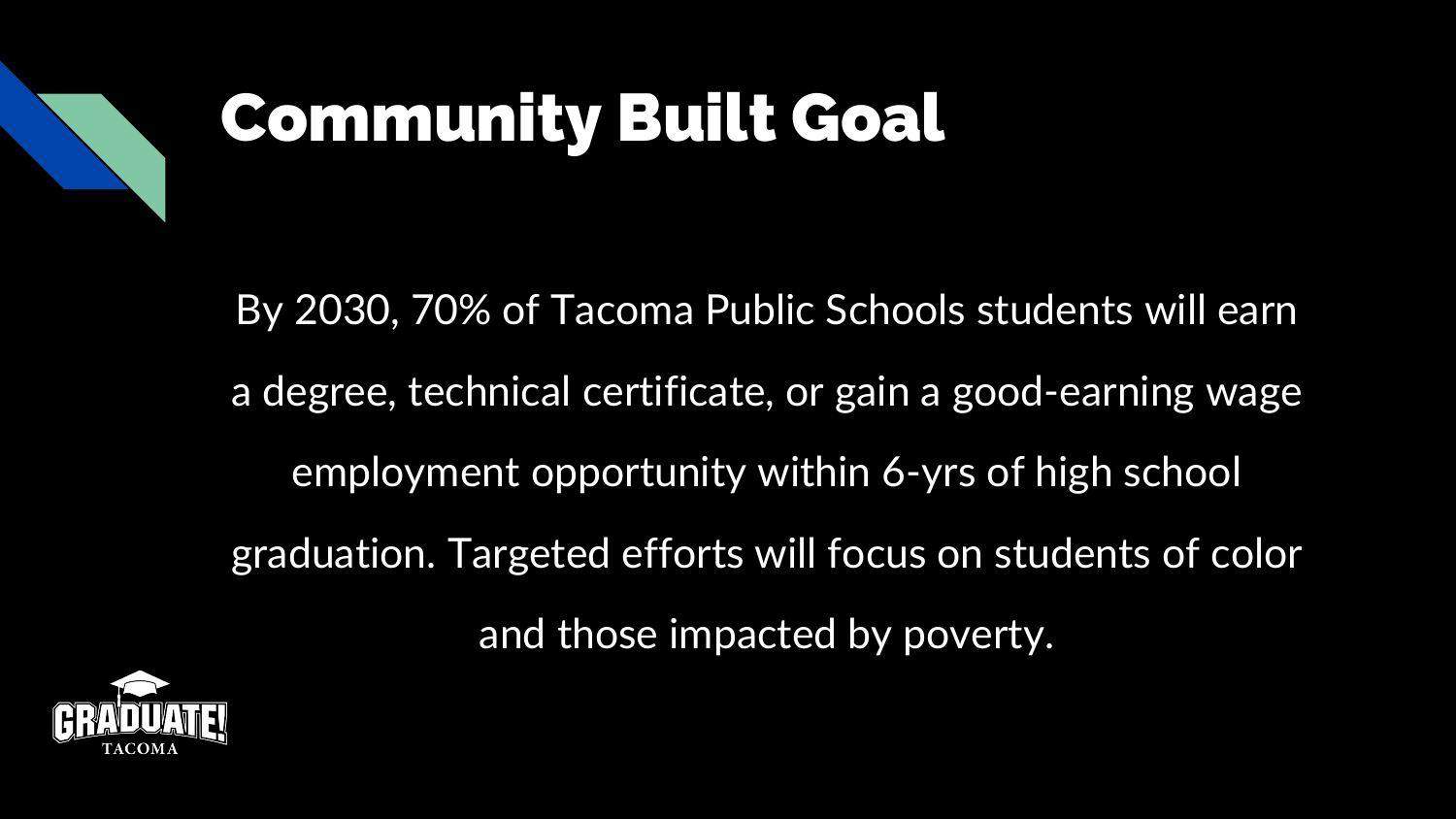

#### **graduatetacoma.org**

rayala@graduatetacoma.org